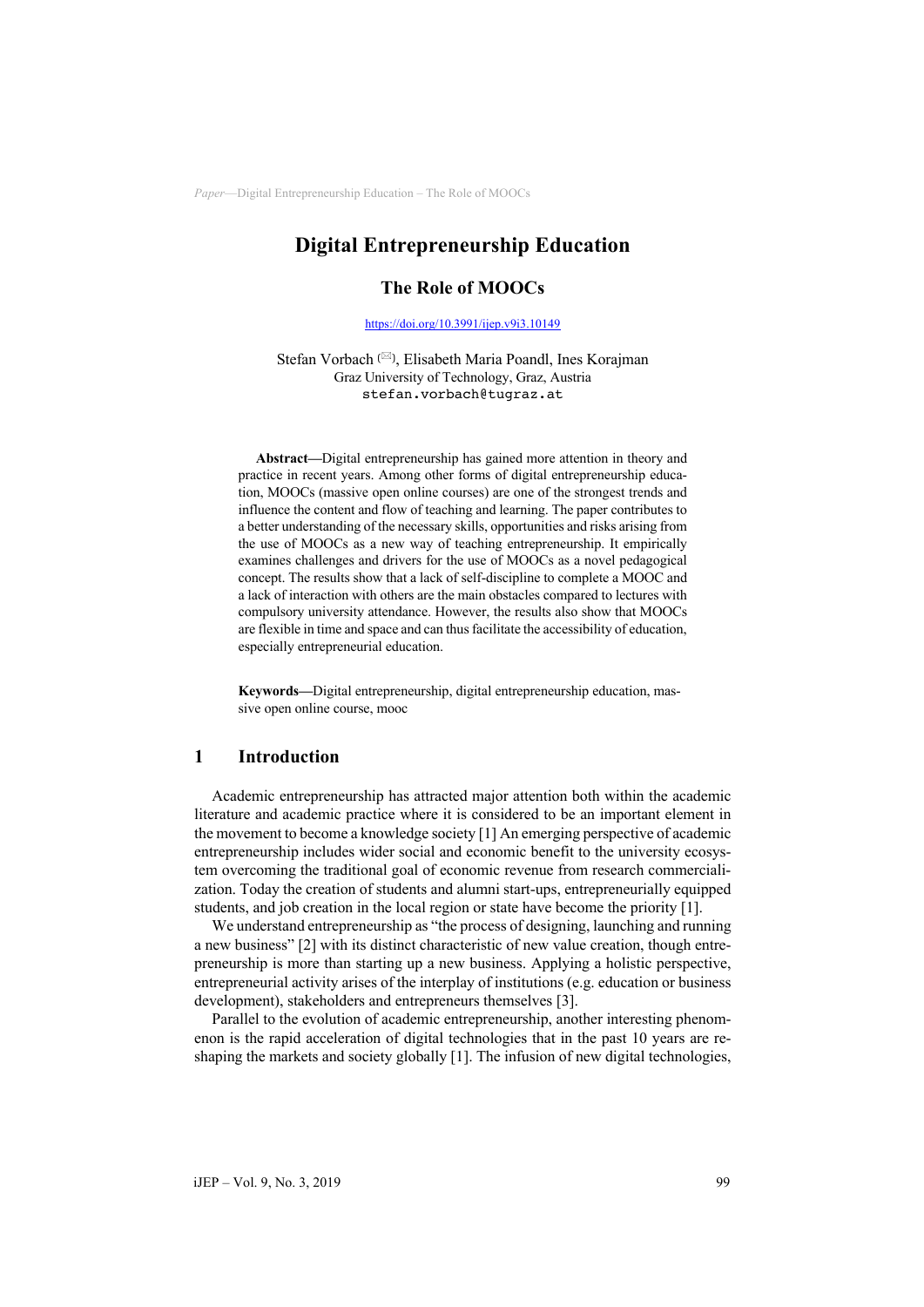such as mobile computing, cloud computing, social media, 3D printing, and data analytics into various aspects of innovation and entrepreneurship has transformed the nature of entrepreneurial processes and outcomes [4]. As the digitalization phenomenon causes various implications through rapid and transformative change, it is relevant for entrepreneurs and entrepreneurship researchers to be aware of related outcomes and connections and identify emerging opportunities on business [3].

Digitization has upended two assumptions that underlie our understanding of entrepreneurial processes and outcomes. First, digital technologies have rendered entrepreneurial outcomes and processes less bounded. We see a shift from discrete impermeable, and stable boundaries to increasingly porous and fluid boundaries [4]. In terms of outcomes, this relates to the structural boundaries of the product, service, etc. In terms of processes, this relates to the spatial and temporal boundaries of entrepreneurial activities. Digitization of products and services allows for greater flexibility by separating function from form and contents from medium. Second, digitization has led to less predefinition in the locus of entrepreneurial agency as it increasingly involves a broader, more diverse, and often continuously evolving set of actors [4].

The relevance of entrepreneurship education (EE) to foster entrepreneurship culture and activity is widely recognized. Entrepreneurial education provides key skills to identify a winning business. Teaching entrepreneurship has a number of positive effects and benefits. These benefits include the inculcation of thinking as well as collaborative and communication skills that are highly valued by employers [6].

Although more and more engineering students are being exposed to EE, minimal research has examined engineering student attitudes toward it, its impact on their learning, or professional competence. This is not surprising given the fact that the integration of entrepreneurship in engineering is a relatively new effort, where definitions of what it means to be entrepreneurial within an engineering program as well as program models vary greatly [7].

Compared to the increasing importance of digital entrepreneurship, surprisingly few papers address the teaching of digital entrepreneurship. Digital entrepreneurship education usually comes with low start-up and running costs. Thereby, teaching of digital entrepreneurship is not only a current hot topic but also feasible in many educational environments and directly addresses student's real life [3].

The paper at hand therefore discusses two questions. First, what are the necessary skills, opportunities and risks arising from the use of digital EE, specifically MOOCs, as a new way of teaching entrepreneurship? Second, what are the challenges and drivers for the use of MOOCs as a novel pedagogical concept?

## **2 The Concept of Digital Entrepreneurship**

In recent decades, digital technologies have seen widespread use across global society and adoption at all levels of education. These digital technologies are opening up fascinating innovation opportunities for entrepreneurs [1]. New opportunities are quick to arise and vanish, combined resources unexpectedly acquire or lose their original value, and testing becomes a vital feature of the entrepreneurial learning process [8].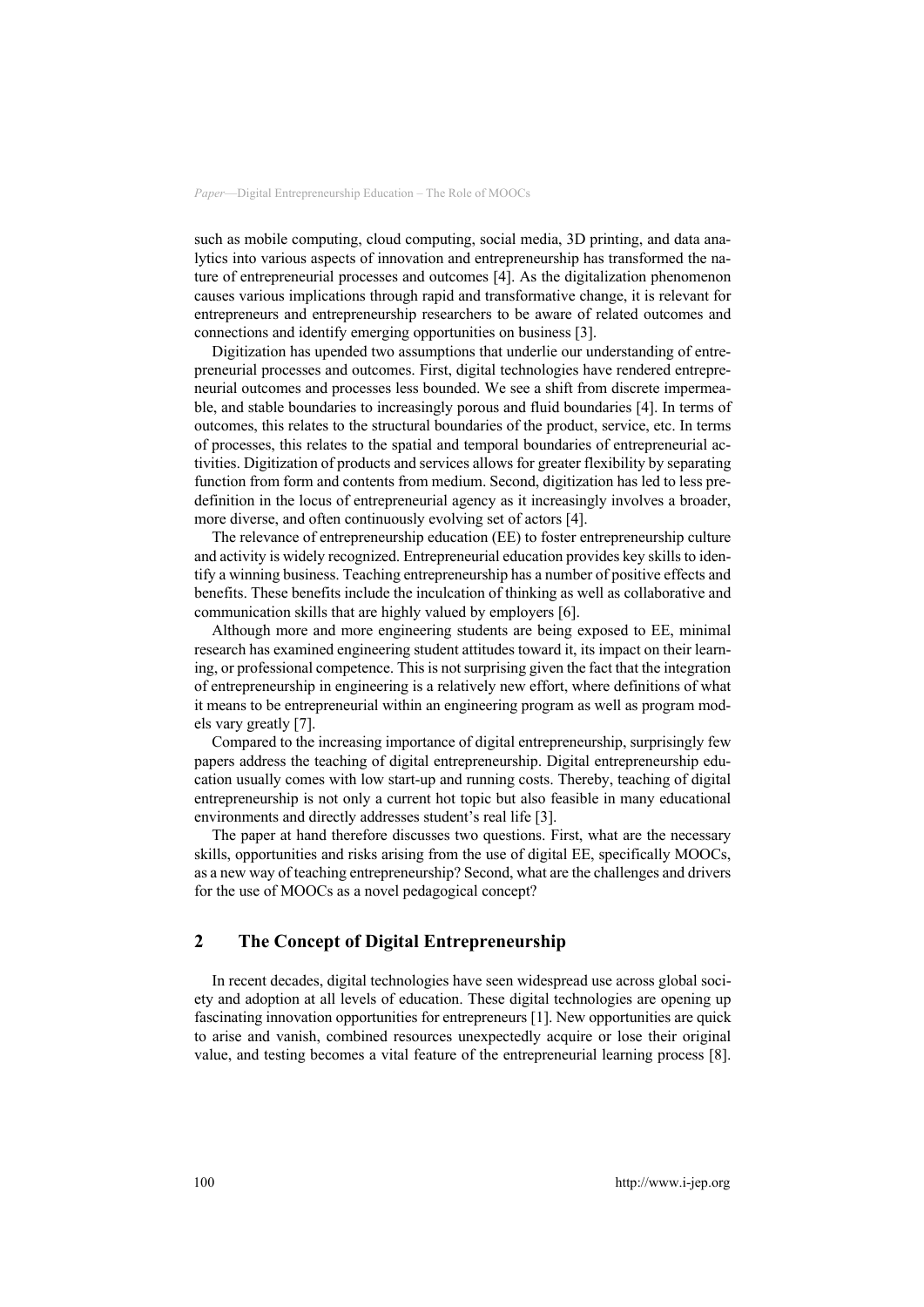At the same time digital technology and associated entrepreneurship has not only sparked economic growth, but also competitive turbulence and creative destruction along with institutional change [9].

In this paper digital entrepreneurship is understood as "a subcategory of entrepreneurship in which some or all of what would be physical in a traditional organization has been digitized" [10]. Digital entrepreneurship is a phenomenon which arose through technological assets like internet and information and communications technology [3].

The concepts of academic entrepreneurship and entrepreneurship are closely linked, as both are based on the emergence of entrepreneurial opportunities in different contexts [11]. Digital academic entrepreneurship highly utilizes new digital technologies. From digital academic entrepreneurship different forms of academic entrepreneurship evolves, such as the development of digital spinoffs and alumni start-ups, the creation of entrepreneurial competence supported by digital platforms and a broader range of innovation development. Digital academic entrepreneurship engages more stakeholders through the use of digital technologies to develop the academic entrepreneurial process [1].

# **3 Digital Entrepreneurship Education**

Today's classrooms are highly connected and provide both teachers and students easier, faster, and more affordable access to information, resources for learning and teaching as well as access to peers. Several studies proposed that EE cannot be taught with traditional methods [12]. Traditional education teaches students to obey, duplicate, and be employed while entrepreneurship tells students to make their own judgements and create their own jobs and these cannot be taught using traditional teaching [13].

Class-delivered lectures can be successfully replaced by rich media formats including videos, podcasts of lectures, online presentations or interactive content or online tutorials, and are effective in instructing large amounts of conceptual content [14]. Table 1 gives an overview of modern digital learning methodologies, tools and contexts.

| Methodologies, Tools and<br><b>Contexts</b> | <b>Examples</b>                                                                                                                                                                                                                                                                                         |
|---------------------------------------------|---------------------------------------------------------------------------------------------------------------------------------------------------------------------------------------------------------------------------------------------------------------------------------------------------------|
|                                             | Digital learning methodolo-Project based learning; problem based learning; digital stories; online learning                                                                                                                                                                                             |
| gies                                        | environments; digital moments; technology integrated teaching methods; digi-<br>tal storytelling; educational games; authentic learning                                                                                                                                                                 |
| Digital learning contexts                   | Collaborative communities; cooperative learning; digital combinational sys-<br>tem; collaborative learning; flipped classroom using digital media; moving<br>from fixing to online space; experiential online development; open educa-<br>tional practice; network participation                        |
| Tools and simulators                        | Web-based video; computerized environments; spatial science technology;<br>slowmation: narrated stop-motion animation; generic modelling language;<br>digital video; augmented reality; design based research; gamification; learning<br>manager; simulation; computer based teaching; library webinars |
| Support system for digital<br>learning      | eLearning; mobile learning; learning object repository; blended learning;<br>blackboard; moodle learning manager; twitter; videoconferencing; MOOC -<br>massive open online courses                                                                                                                     |

**Table 1.** Digital learning methodologies, tools and contexts [15]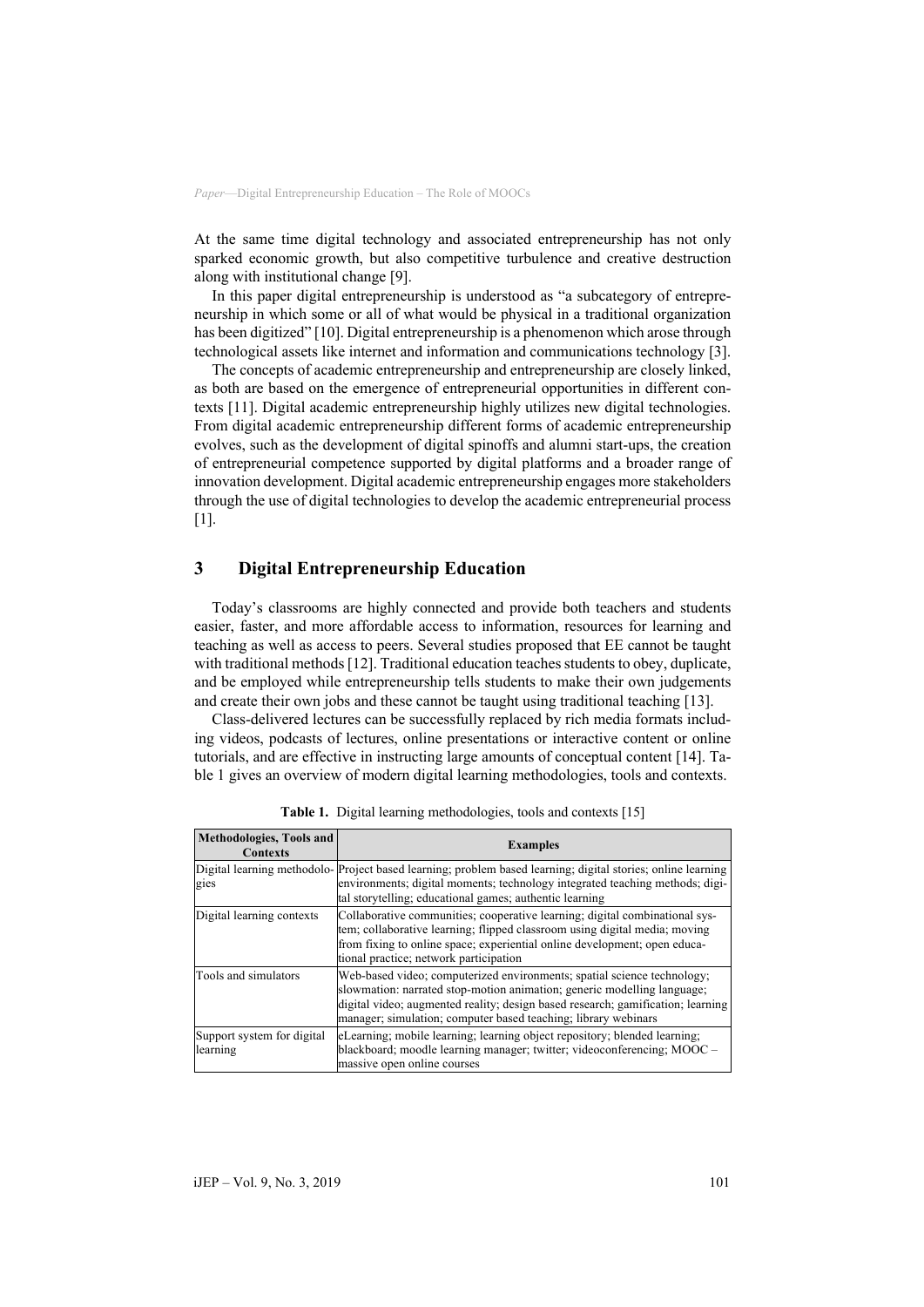Video presentations can enable self-directed learning and provide effective overviews or vivid examples of different situations and cases. Videos may be focused on specific knowledge points or known problem concepts and practical problems [16].

From surveying students, the following advantages of videos over live lectures have been reported: Notes from video presentations were handy because they should not miss any content when writing; some students found it easier to focus attention on videos than in a live class. Most students watched the videos at appropriate times and watched them again to prepare for the exams. They spent more time on the topic than usual. The ability to watch, pause and rewind the video several times helped students understand the content, especially those struggling with language [10], while others preferred to listen to the topic being "spoken". Video also offers alternative representations of information and hosts various learners who prefer visuals, audio or text.

An investigation of viewing habits of videos revealed how adaptable students are in their frequency of video viewing, and how engaged they are while doing it. Results show that even though video engagement declined steadily during the semester, students tended to adapt, depending on factors such as exam difficulty and the value of the material. While the length of a lecture video had no effect on video engagement there was a noticeable trend in increasing total views. [17].

While the traditional lecture can be more effective at communicating information than supporting the development of skills, values or personal development, the value of digital learning is challenged when it is teacher-centered pedagogy [19]. Teachercentered pedagogies that lack commitment or interaction often lead students to adopt a passive attitude to learning while encountering focus problems and not taking responsibility for their own learning. Moreover, the limited interaction makes it difficult for teachers to differentiate the pace and the teaching, which adapts to the different progress of learners [16, 20].

Distributed flipped classrooms (FC) with massive open online courses (MOOCs) open up new opportunities to provide online content resources such as videos and assignments when running alongside campus courses [16, 18]. However, FC may fail due to monotonous and impersonal video presentations, which can inevitably lead to loss of interest and poor teaching presence. The composition of a video affects how students choose to watch it. If videos are too complicated, lack visual change, or include portions with perceived minimal academic value, students shy away from, or skip through them [17].

Videos that present technology-delivered lectures aimed solely at the transmission of content are poor compared to well-planned interactive lectures. Videos can also be overrated as a teaching tool when students are unable to watch videos due to the unavailability of computers and the internet [21]. Therefore, the format of the variety of materials and activities used in different contexts is less important than ensuring that students actually accessed these materials. In addition, teachers find it difficult to find suitable videos, despite the extensive online offerings [16].

The most important component in an FC was the involvement of students in the faceto-face component. FC teachers agree that instructional videos alone do not improve teaching; it depends on how they are integrated into an overall approach [19]. A well integrated approach can spread the students' attitude to flipping, which is sometimes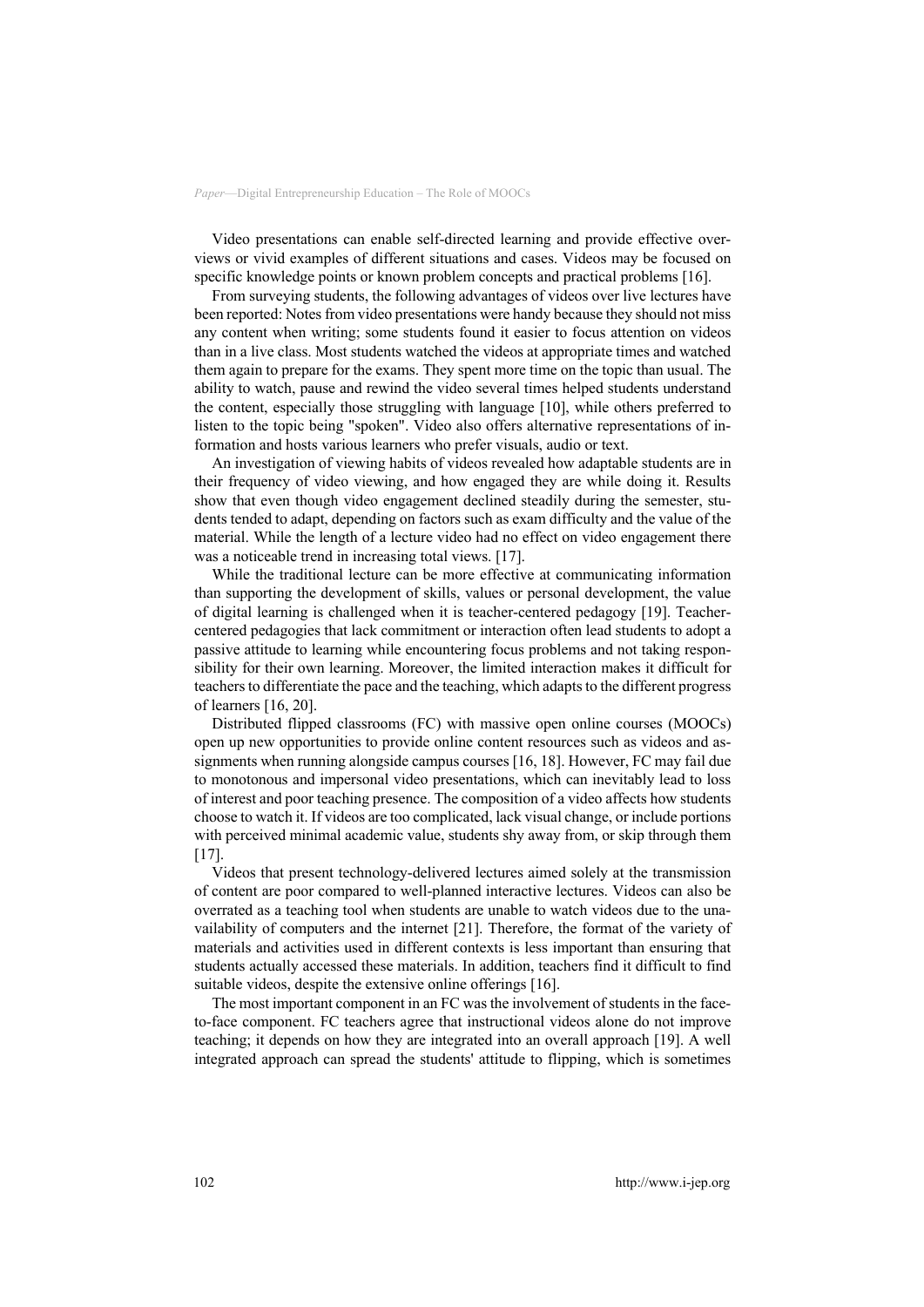negative because they perceive a higher workload or a lack of cohesion between classroom and extracurricular work.

# **4 Massive Open Online Courses (MOOCs) in Entrepreneurship Education**

Massive open online courses (MOOCs) are changing the way in which people can access digital knowledge, thus creating new opportunities for learning and competence development. MOOCs leverage the free and open use of digitized material through supportive online systems. Many education providers have started to offer courses in different domains such as entrepreneurship tackling recent demands for better self-employability [22].

#### **4.1 The emergence of MOOCs**

MOOCs are one of the strongest trends in online education [22]. MOOCs as the name suggests are large-scale initiatives in the provision of online courses. They has appeared as a disruptive innovation that permits to engage a large number of persons in an open online course available through internet to anyone aiming to enroll [23]. MOOCs developed from the increasing expertise of the universities in the use of distance learning and open educational resources [24].

The multiple breakthroughs achieved by the MOOCs include the capacity to assemble some of the finest academics in the leading international universities, to develop what are often superb learning materials, and to offer the courses for free [24]. Leading universities such as Harvard, MIT and Stanford have launched MOOC platforms such as Udacity, Coursera, edX, MIT Open Courseware, and Stanford eCorner. The courses were realized with the help of various technological support for self-learning (papers, short videos about well focused contents, flash animation) and for synchronous and asynchronous interaction as well. Asynchronous delivery realizes the idea that anyone can approach education at any time and from anywhere; synchronous delivery requires learners to synchronize their learning activities with those of others [22].

In addition to individual learning, there are positive effects of online learning group processes reported recently [25]. MOOCs offer the possibility to learn online to a massive number of students, and part of their features is free of charge for the participants. Over the past few years, MOOCs have achieved a widespread, global profile. Enabled by technology, they have arisen from a mixture of experimentation with educational technology and pedagogic approaches [26]. MOOCs have a high potential to allow the massive development of knowledge and certain competences among adult learners' showing enough motivation, self-regulation [20] and cognitive quality time to engage, and succeed in this online courses. For this reason, MOOCs could be considered as an excellent opportunity to achieve education objectives among massive number of participants in informal contexts, such the development of an entrepreneurship culture [23].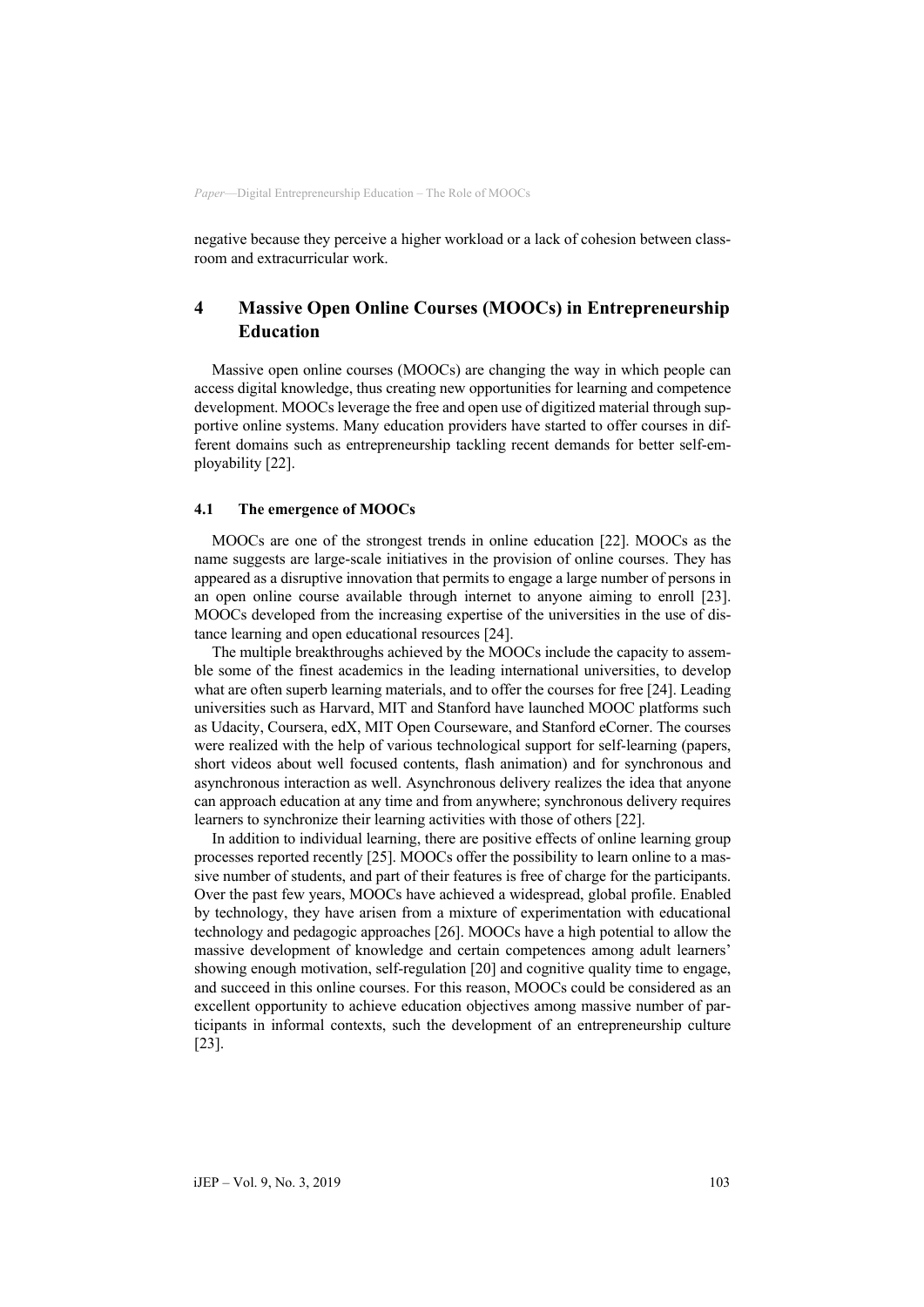MOOCs have four main characteristics. First of all, they are open to everyone, meaning that there are no entry requirements. Secondly, there is no participant restriction regarding the number of participants. Thirdly, the courses are offered free of charge. Fourthly, the courses are conducted completely online. Therefore, there are no technical laboratory phases [27].

MOOCs can be thus considered forerunners of course exemplars - early prototypes of improved learning environments which frequently recover flexible educational practice. The online courses are made for various target groups e.g. for school students, individuals or university students. Teachers are allowed to make selected learning materials available as Open Educational Resources (OER). Without violating copyrights, they can use the materials for the purpose of teaching [28].

However, there are also critical aspects when it comes to MOOCs. The problems often associated with distance education are the limited quality of the resources and materials supporting online learning, the interaction of students and academics, the high fees charged by premier online courses, and difficulties with assessment and accreditation [24].

Insights of media didactics regarding the structuring of the subject matter, the depth and speed with which content is conveyed and the design of performance reviews for learners are not yet sufficiently taken into account [29]. The open nature of MOOCs makes it challenging to show if any learning is taking place. Participants have a wide distribution of incoming knowledge, and very few courses impose prerequisites or try to measure the initial level [29].

Moreover, MOOCs have high abort rates. Depending on the course, only 2 to 10 percent of those who have registered for a course take the final examination [30]. The development, implementation and support of a MOOC involves considerable effort. This concerns the universities or university lecturers who are developing the courses. However, this also applies to the platform providers who make the courses available to participants [31].

### **4.2 MOOCs in entrepreneurship education**

To prepare students for the new reality, universities are increasingly aware that they must graduate engineers who not only understand science and technology, but who are also able to identify opportunities, understand market forces, commercialize new products, and have the leadership and communication skills to advocate for them. This has prompted a significant increase in the delivery of EE to engineering students through new courses, programs, and experiential learning opportunities [14].

The massive development of MOOCs on entrepreneurship has been predominantly useful in providing digital content both inside and outside the classroom to students involved in entrepreneurship initiatives [21]. Free online courses on entrepreneurship also allow educators and students far away from pulsating business ecosystems to access a wider range of support, skills and content [6]. Researchers have studied the phenomenon in depth to understand the positive impact of social media engagement on the motivation, performance, course participation and completion of learners in MOOCs [1]. In addition, other researchers have focused their studies on evaluating the learning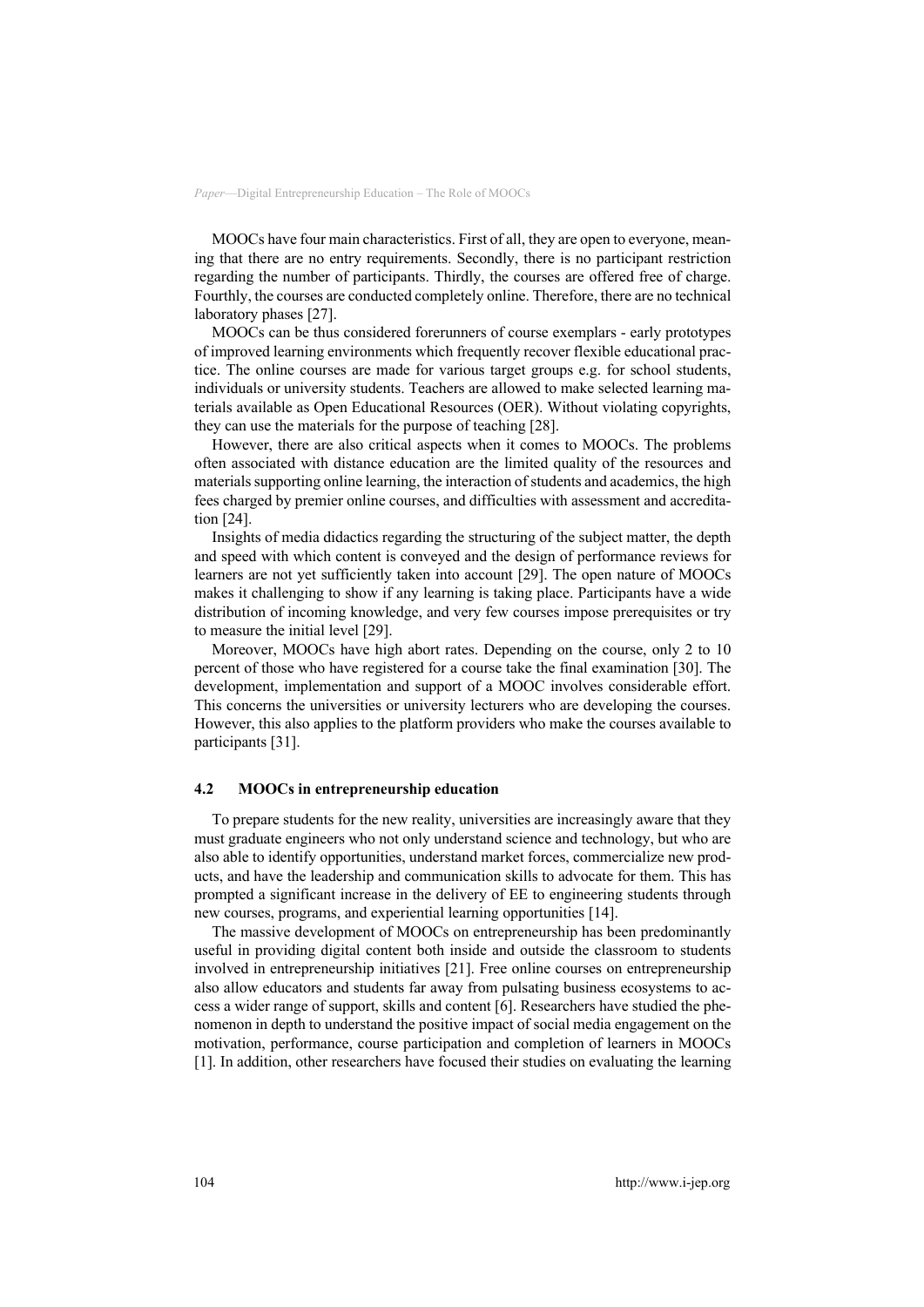outcomes of students in entrepreneurship courses offered as MOOCs. The results suggest that MOOC is an appropriate platform for teaching entrepreneurship, as it provides tools that enable students to facilitate collaborative learning and improve the most important affective entrepreneurial aspects of individuals, such as opportunity recognition and resource acquisition [6].

#### **4.3 The MOOC "Start-up Journey" in entrepreneurship education**

Students have plenty of ideas, from which many could be developed further, transferred to interesting business ideas and become the basis to set up a new company or startup. The path from the initiation of an idea to its implementation into a business model raises many questions and requires entrepreneurial competences as an obligatory prerequisite for founding a company.

Encouraging entrepreneurship has become a topic of high priority in the university policy of Graz University of Technology. Several entrepreneurial activities and lectures are offered, encompassing a MOOC in digital entrepreneurship education, the "Startup Journey: Business Model Generation".

The MOOC "Start-up Journey" consists of four units with eight videos in total (two videos each unit), where one unit is offered weekly. The course doesn´t require any special prerequisites and aims to be used by students for their own business idea. Therefore, within the course basic knowledge and methods as well as their handling are imparted to gain the competence for generating a business model by the end of the course. Additionally, elements and methods are explained step-by-step, with a focus on the customer value as the reason why customers want to consume or purchase the product or service.

An important step in the foundation process is the creation of a business model. For this reason, students learn in the MOOC what a business model is and how to create one. Figure 1 shows an overview of the units of the MOOC "Start-up Journey: Business Model Generation". Unit 1 starts with an introduction of the topic with definitions, basics of the business model framework and patterns. Unit 2 explains, why the USP (unique selling point) is important, how customer value is identified and which helpful methods and tools can be used to fill in a business model canvas. Building up on this, the generation of a business model canvas is demonstrated in unit 3, using Tesla as an example. Optionally a task is given to create Lego´s business model canvas and a link to a possible solution is provided. To underline the practicability of the concept, two founders are interviewed in another video, giving an insight into their experiences with startups. To top off the "Start-up Journey" unit 4 provides experience reports with dos and don´ts when creating a business model canvas and how to successfully communicate the business idea with a pitch. Completing the "Start-up Journey", participants get an overview of helpful methods for their project and are able to create a business model for their own start-up idea.

For actively participating in the course students receive an automatic confirmation of participation (certificate) which confirms that the user answered at least 75 % of the self-assessment questions correctly. Furthermore, the MOOC can be completed by TU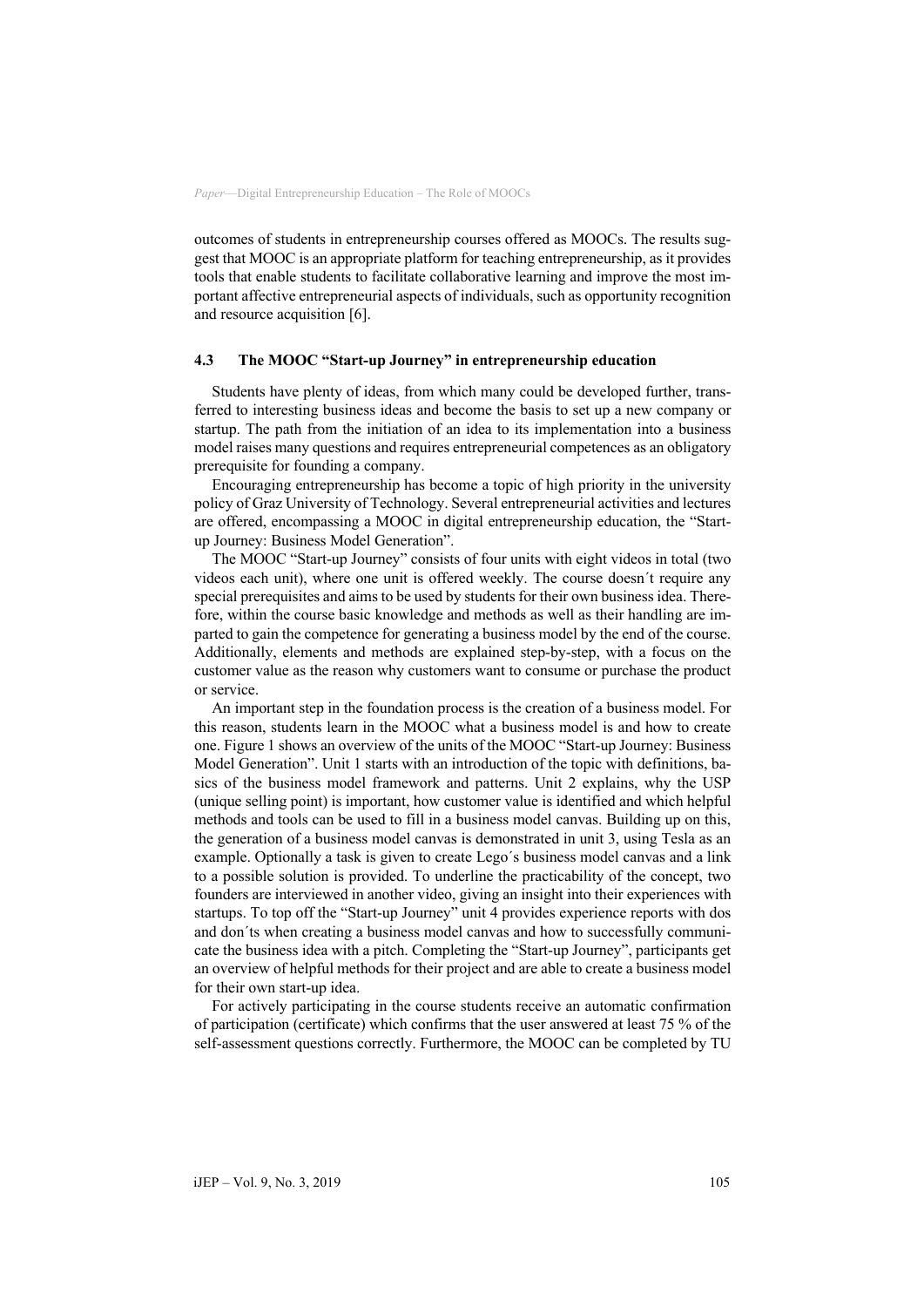Graz students as part of a corresponding course and is therefore provided with 1 ECTS as an elective subject.

**Table 2.** Overview of the modules of the MOOC "Startup-Journey: Business Model Generation"

| <b>MOOC Start-up Journey: Business Model Generation</b>        |                                               |                                                    |                 |  |
|----------------------------------------------------------------|-----------------------------------------------|----------------------------------------------------|-----------------|--|
| Unit 1                                                         | Unit $2$                                      | Unit $3$                                           | Unit 4          |  |
| <b>Business Model Patterns Customer Value</b><br>and Framework |                                               | Business Model Genera- Experience Reports<br>tion  |                 |  |
| Business Model Frame-<br>work Development                      | <b>Identifying Customer</b><br>Value          | Generating a Business<br>Model                     | Do's and Don'ts |  |
| 55 Business Model Pat-<br>terns                                | Introduction of Entrepre-<br>neurship Methods | <b>Business Model Journey</b><br><b>Interviews</b> | Pitch           |  |

#### **4.4 Experiences with the MOOC "Start-up Journey"**

neurship Methods

To get an insight into student's experiences regarding MOOCs in EE, an empirical study was conducted in 2018. Students enrolled at the lectures "Entrepreneurship", "Gruendungsgarage" and "Process Management" held by the Institute of General Management and Organization at TU Graz were asked to take part in the study. Information was derived from 40 students who got in touch with MOOCs. The questionnaire used for this purpose consisted of 10 questions, whereby three of them were open ones.

Of the 40 respondents who were surveyed, 34 claimed that they have never attended a MOOC before participating. 7,5 % ( $k=3$ ,  $n=40$ ) respondents maintained that they have joined a MOOC several times before and 7,5 % only once before the three listed lectures.

Students were asked to evaluate different statements concerning MOOCs shown in figure 1. With reference to the data, it was stressed that 25 out of 40 students fully agreed to regularly use digital media for learning. However, only a small number of respondents expressed they would prefer a pure online course. Overall, students claimed that they would recommend the MOOC.

Additionally, students were asked about advantages and disadvantages in correlation with MOOCs. According to the ratings in figure 2, 39 out of 40 respondents claimed that time flexibility is a main advantage and 38 fully agreed on the local flexibility of MOOCs. Moreover, students appreciate the fact that there are no course fees, only 4 students disagreed little and 1 student fully disagreed. Overall, respondents also agreed on the fact that someone can adapt the online courses to the individual learning pace. Surprisingly, three respondents see it differently and disagreed little.

terns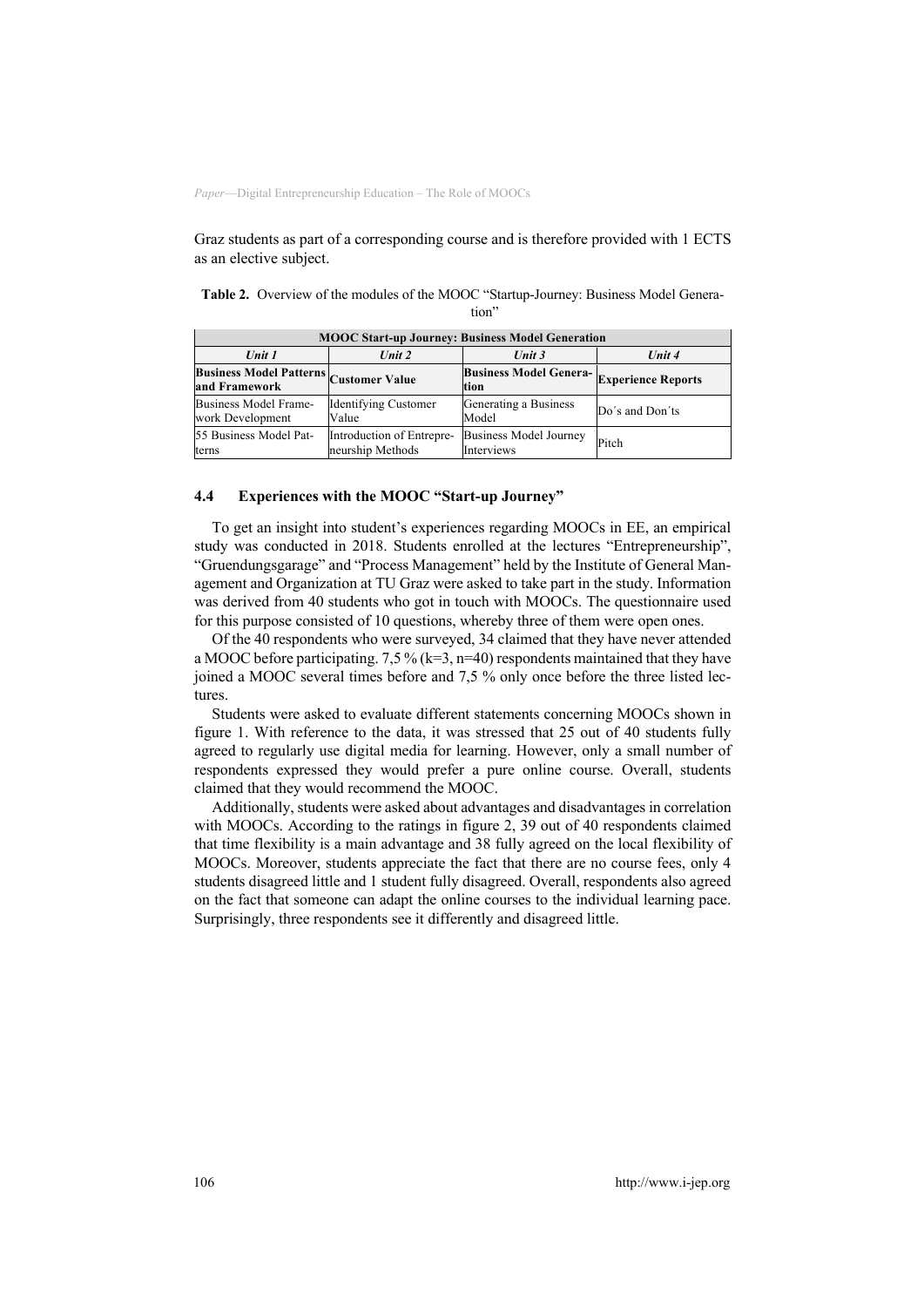

■ fully agree ■ agree to a large extent ■ disagree little ■ don't agree at all ■ no reply

**Fig. 1.** Statements on MOOCs



**Fig. 2.** Advantages of MOOCs

Several disadvantages in accordance with MOOCs have been stated in literature. The results of the survey show that 16 students ( $n=40$ ) fully agree that "less exchange with fellow students" is a disadvantage (figure 3). It is interesting that 10 students claimed that they don't agree at all on the disadvantage that more motivation is required to complete a MOOC.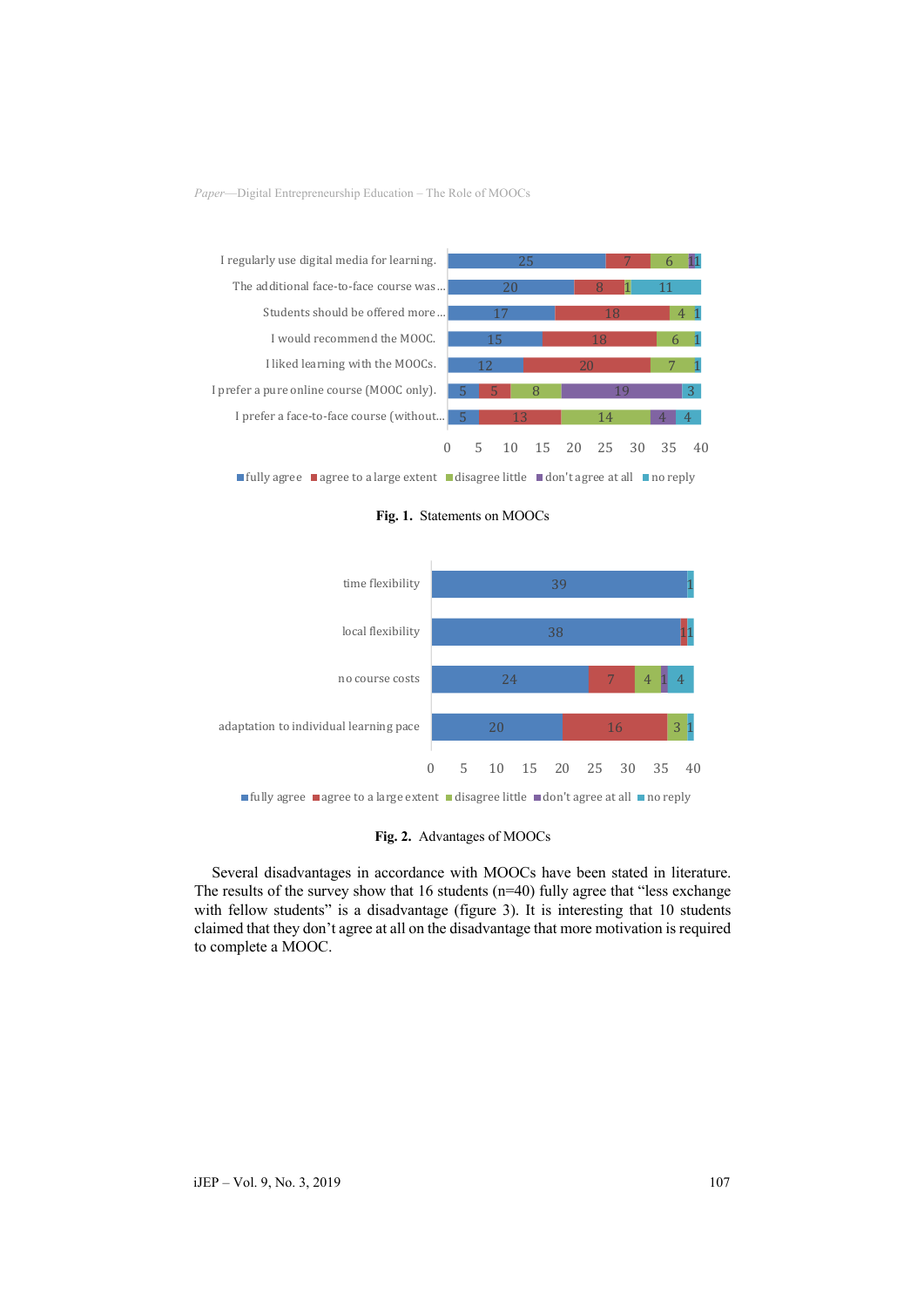

**Fig. 3.** Disadvantages of MOOCs

In addition, participants were asked to answer open questions about the MOOC to gain further insight and input for possible developments in future. As successful and well done in particular, participants perceived the MOOC as very understandable, professional and vividly explained with examples. The MOOC gives a good overview of the topic briefly, is available at any time, easy to use and a valuable supplement to lectures with physical presence. The quiz at the end of each unit of the MOOC was mentioned positively e.g. as a helpful tool for self-monitoring in the learning process. Challenges of digital EE using MOOCs were identified by the respondents too. The lack of self-discipline to finish the MOOC is mentioned as a hurdle compared to lectures with compulsory attendance at university. Challenges for lecturers were identified (e.g. costly to create to contents and develop the videos, need of special equipment and infrastructure for the video recording and production, focus on a small area of content) as well as for students who are confronted with theoretical input only online. Taking a course only online, respondents would miss the chance to ask the lecturer for rephrasing, discuss the content in real time and learning in interaction with others.

### **5 Conclusion and Outlook**

Digital technologies are changing the way people do business and start new businesses. Universities start new initiatives to realize new forms of academic entrepreneurship. The debate on academic entrepreneurship should include a holistic perspective on this emerging phenomenon, according to the dimensions of why, what, who and how digital technologies will change academic entrepreneurship processes [1].

Digital technologies are ubiquitous and offer open and flexible opportunities that foster convergence and creativity. These technologies herald new forms of organization and new business models. Digital technologies mean that academic enterprises can use standardized tools to support academic business processes across the enterprise, and as a result more data and processes are shared across enterprise boundaries. This new way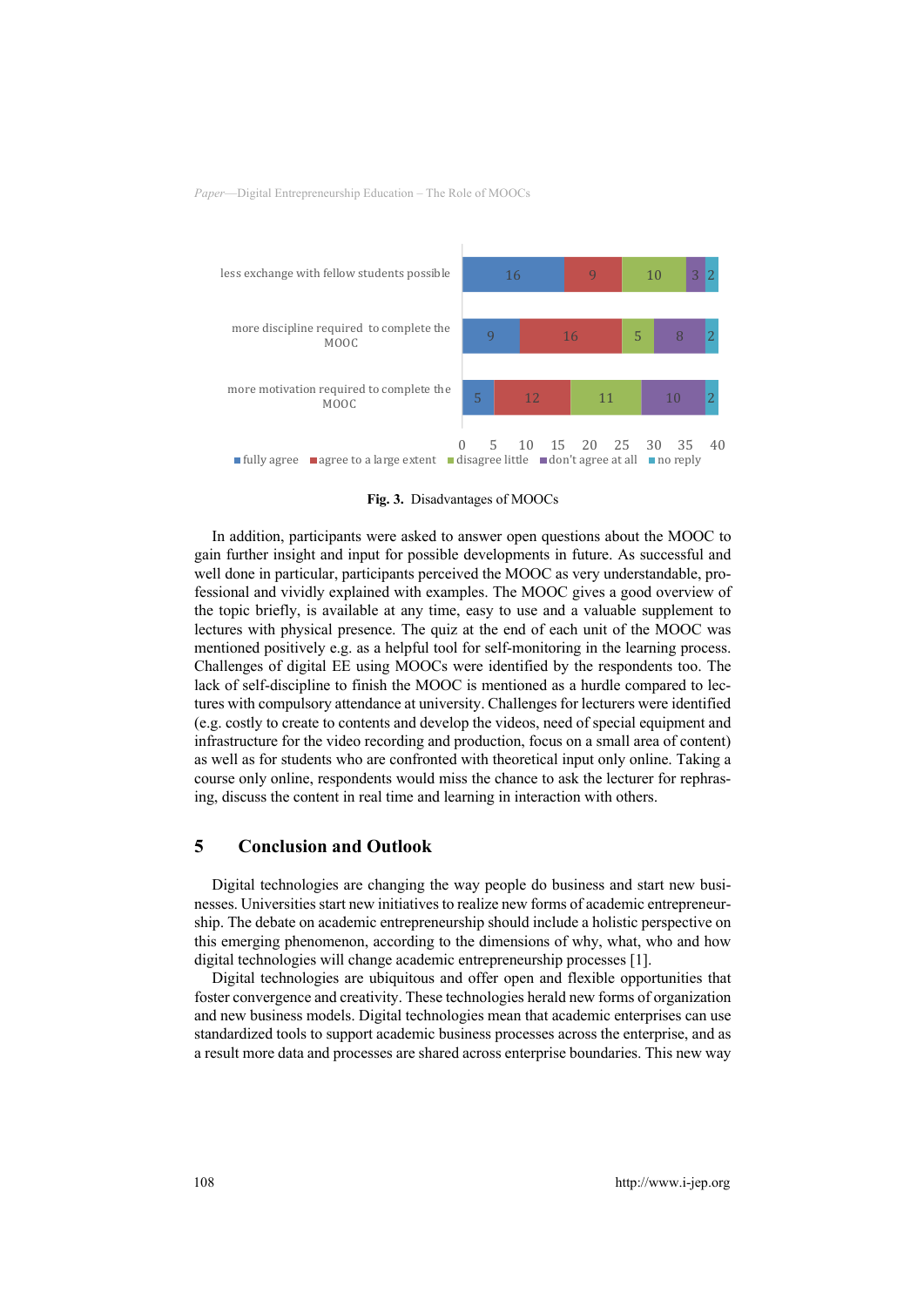of exchanging data and processes has implications for conventional configurations or relationships between the actors involved in academic business processes. Researchers and students in academia can now turn to a wider audience to discover new opportunities and reinforce their ideas [1].

MOOCs are changing the way people use and share digital knowledge, creating new opportunities for learning and skills development in market-relevant areas such as innovation management and entrepreneurship. MOOCs are predestined to reach a large audience that can enjoy the autonomy of self-directed teaching through the network of online peers. MOOCs can be seen as an appropriate tool to teach courses on entrepreneurship as they can increase personal entrepreneurial attitudes and inclinations, improve problem solving skills and facilitate the execution of multiple tasks. With its ease of scalability, operational flexibility and cost advantage, MOOCs can provide a large heterogeneous audience with economics and convenience in achieving education, especially entrepreneurship education.

But different to learning traditional subjects, entrepreneurial learning can best be disseminated through hands-on practical process, though the available pedagogy is deficient on this aspect. Further research therefore is required to evolve methods for improving cognitive skill, maintaining regularity and reducing dropouts. Given the large number of students to be catered to, it is essential to develop meaningful and cost-effective evaluation processes, innovate new meta-tutoring for effective learning, and make teaching increasingly practical.

### **6 References**

- [1] Rippa, P., & Secundo, G. (2018). Digital academic entrepreneurship: The potential of digital technologies on academic entrepreneurship. Technological Forecasting and Social Change. https://doi.org/10.1016/j.techfore.2018.07.013
- [2] [Hsieh, Y.-J., & Wu, Y. J. \(2018\). Entrepreneu](https://doi.org/10.1016/j.techfore.2018.07.013)rship through the platform strategy in the digital era: Insights and research opportunities. Computers in Human Behavior. https://doi.org/10.1016/j.chb.2018.03.033
- [3] [Kraus, S., Palmer, C., Kailer, N., Kalli](https://doi.org/10.1016/j.chb.2018.03.033)nger, F. L., & Spitzer, J. (2018). Digital entrepreneurship: A research agenda on new business models for the twenty-first century. International Journal of Entrepreneurial Behaviour and Research. https://doi.org/10.1 108/IJEBR-06-2018-0425
- [4] [Nambisan, S. \(2017\). Digital Entrepreneurs](https://doi.org/10.1108/IJEBR-06-2018-0425)hip: Toward a Digital Technology Perspective of Entrepreneurship. https://doi.org/10.1111/etap.12254
- [5] [Nambisan, S., Lyytinen, K., Majch](https://doi.org/10.1111/etap.12254)rzak, A., & Song, M. (2017). Digital Innovation Management: Reinventing Innovation Management Research in a Digital World. MIS Quarterly. https://doi.org/10.25300/misq/2017/41:1.03
- [6] [Al-Atabi, M., & Deboer, J. \(2014\). Teachi](https://doi.org/10.25300/misq/2017/41:1.03)ng entrepreneurship using Massive Open Online Course (MOOC). Technovation. https://doi.org/10.1016/j.technovation.2014.01.006
- [7] [Duval-Couetil, N., Reed-Rhoads, T., & Haghighi, S](https://doi.org/10.1016/j.technovation.2014.01.006). (2012). Engineering students and entrepreneurship education: Involvement, attitudes and outcomes. International Journal of Engineering Education. 28(2). 425-435. https://doi.org/10.1109/fie.2011.6142996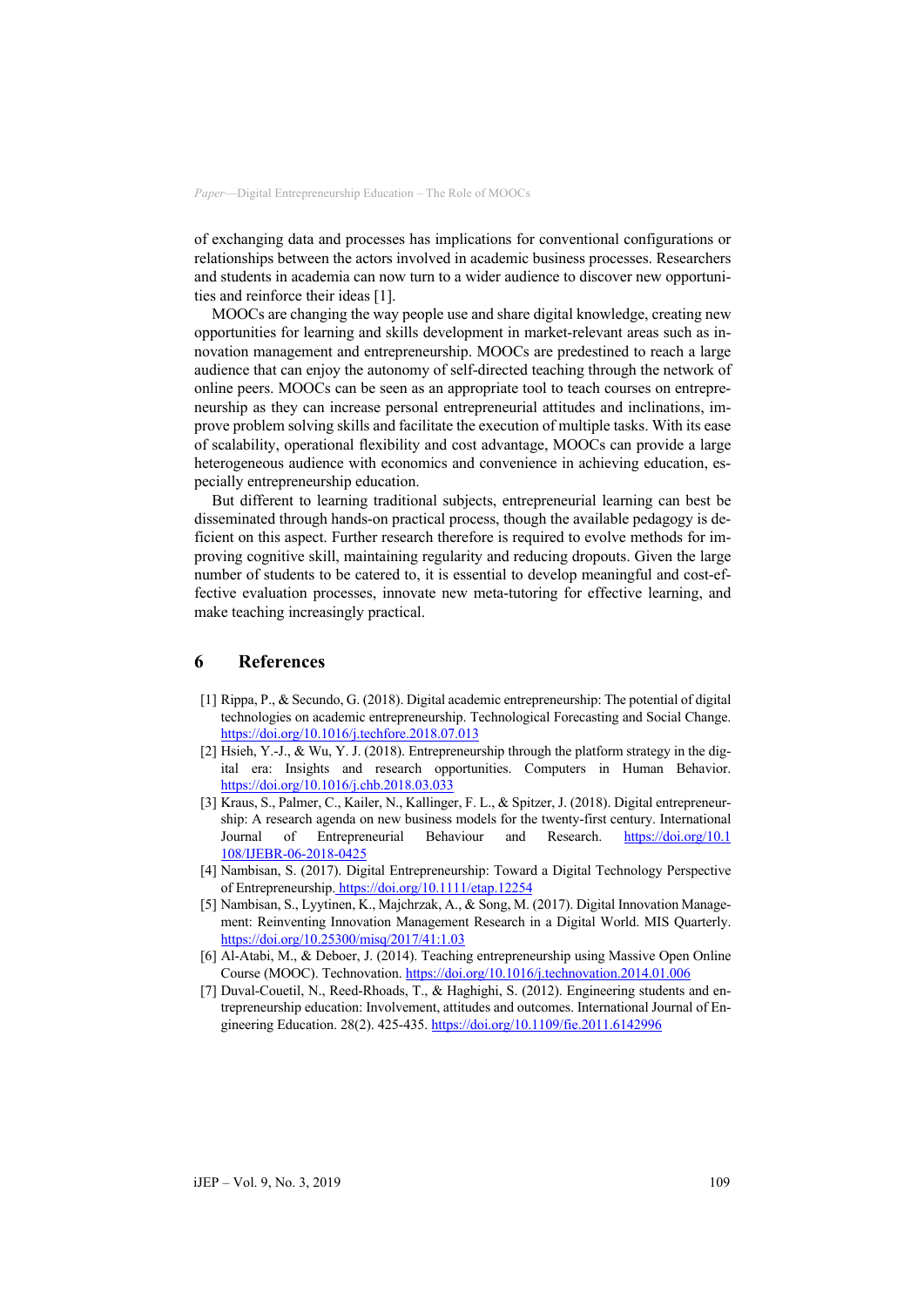- [8] [Ghezzi, A. \(2018\). Digital startups and](https://doi.org/10.1109/fie.2011.6142996) the adoption and implementation of Lean Startup Approaches: Effectuation, Bricolage and Opportunity Creation in practice. Technological Forecasting and Social Change. https://doi.org/10.1016/j.techfore.2018.09.017
- [9] [Geissinger, A., Laurell, C., Sandström, C., E](https://doi.org/10.1016/j.techfore.2018.09.017)riksson, K., & Nykvist, R. (2018). Digital entrepreneurship and field conditions for institutional change– Investigating the enabling role of cities. Technological Forecasting and Social Change. https://doi.org/10.1016/j.techfore.2018.06.019
- [10] [Hull, C. E., Hung, Y. T. C., Hair, N., Perott](https://doi.org/10.1016/j.techfore.2018.06.019)i, V., & DeMartino, R. (2007). Taking advantage of digital opportunities: a typology of digital entrepreneurship. International Journal of Networking and Virtual Organisations. https://doi.org/10.1504/ijnvo.2007.015166
- [11] [Siegel, D. S., & Wright, M. \(2015\). Acad](https://doi.org/10.1504/ijnvo.2007.015166)emic Entrepreneurship: Time for a Rethink? British Journal of Management. https://doi.org/10.1111/1467-8551.12116
- [12] [Löbler, H. \(2006\). Learning entreprene](https://doi.org/10.1111/1467-8551.12116)urship from a constructivist perspective. Technology Analysis and Strategic Management. https://doi.org/10.1080/0953732050052046[0, 18\(1\).](https://doi.org/10.1080/09537320500520460) [19-38.](https://doi.org/10.1080/09537320500520460)
- [13] [Chen, S. C., Hsiao, H. C](https://doi.org/10.1080/09537320500520460)., Chang, J. C., Chou, C. M., Chen, C. P., & Shen, C. H. (2015). Can the entrepreneurship course improve the entrepreneurial intentions of students? International Entrepreneurship and Management Journal. https://doi.org/10.1007/s11365-013- 0293-0
- [14] [O'Flaherty, J., & Phillips, C. \(2015\). T](https://doi.org/10.1007/s11365-013-0293-0)he use of flipped classrooms in higher education: A scoping review. Internet and Higher Education. https://doi.org/10.1 016/j.iheduc.2015.02.002
- [15] [Sousa, M. J., Carmo, M., Gonçalves, A. C., C](https://doi.org/10.1016/j.iheduc.2015.02.002)ruz, R., & Martins, J. M. (2018). Creating knowledge and entrepreneurial capacity for HE students with digital education methodologies: Differences in the perceptions of students and entrepreneurs. Journal of Business Research. 1–6. https://doi.org/10.1016/j.jbusres.2018.02.005
- [16] [le Roux, I., & Nagel, L. \(2018\). Seeking the](https://doi.org/10.1016/j.jbusres.2018.02.005) best blend for deep learning in a flipped classroom – viewing student perceptions through the Community of Inquiry lens. International Journal of Educational Technology in Higher Education. https://doi.org/10.1186/s41239- 018-0098-x
- [17] [Hildebrand, J., & Ahn, B. \(2018\). Studen](https://doi.org/10.1186/s41239-018-0098-x)t Video Viewing Habits in an Online Mechanics of Material Engineering Course. International Journal of Engineering Pedagogy (IJEP). https:// 10.3991/ijep.v8i3.7948
- [18] Israel, M. J. (2015). Effectiveness of Integrating MOOCs in Traditional Classrooms for Undergraduate Students. International Review of Research in Open and Distributed Learning. 16(5). 102-115. https://doi.org/10.19173/irrodl.v16i5.2222
- [19] [Sams, A., & Bergmann,](https://doi.org/10.19173/irrodl.v16i5.2222) J. (2013). Flip Your Students' Learning The Best Use of Face Time. Technology-Rich Learning Pages. 70(6). 16–20.
- [20] Onah, D. F. O., & Sinclair, J. E. (2017). Assessing Self-Regulation of Learning Dimensions in a Stand-alone MOOC Platform. International Journal of Engineering Pedagogy (IJEP). https://doi.org/10.3991/ijep.v7i2.6511
- [21] [Roehl, A., Linga, S., Gayla, R., & Sh](https://doi.org/10.3991/ijep.v7i2.6511)annon, J. (n.d.). The Flipped Classroom: An Opportunity To Engage Millennial Students Through Active Learning Strategies. 105(2). 44-48. https://doi.org/10.14307/jfcs105.2.12
- [22] [Cirulli, F., Elia, G., Lorenzo, G.,](https://doi.org/10.14307/jfcs105.2.12) Margherita, A., & Solazzo, G. (2016). The use of MOOCs to support personalized learning: An application in the technology entrepreneurship field. Knowledge Management and E-Learning. https://doi.org/10.34105/j.kmel.2016.08.008
- [23] Milian, R. P., [& Gurrisi, M. \(1108\). Educa](https://doi.org/10.34105/j.kmel.2016.08.008)tion + Training. Education + Training. 59(9). 990–1006. Retrieved from https://doi.org/10.1108/et-12-2016-0183